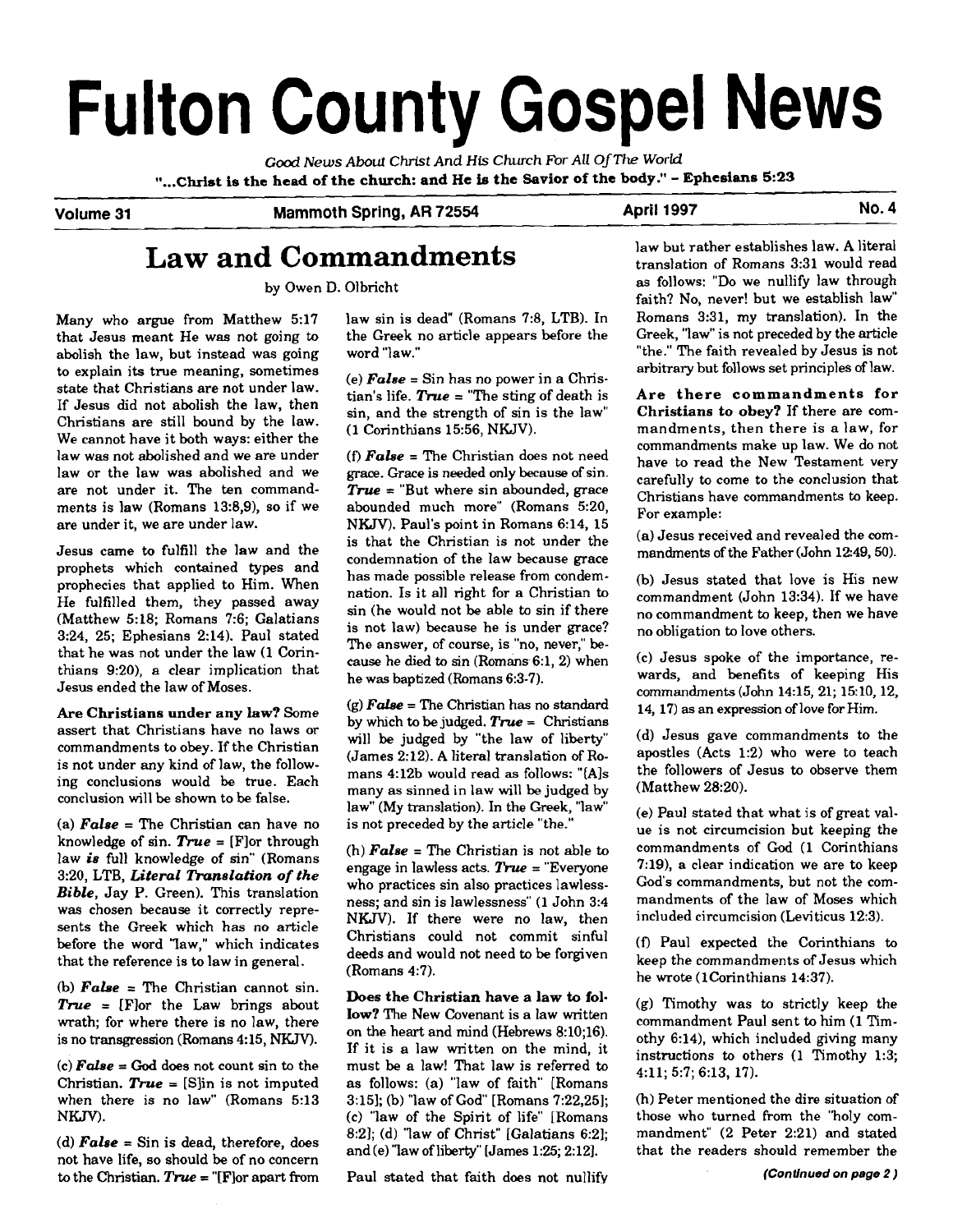#### **FULTON COUNTY GOSPEL NEWS USPS Publication** # **21 1780**

... is a Periodical publication issued monthly by the Church of Christ at Third and Bethel (P.O. Box 251). Mammoth Spring, **AR** 72554-025 1. **POSTMASTER: Please**  mail all changes of address to the above address.

**FCCN** is mailed **free** of charge to any who care to receive it. We will be happy to add any names to the regular mailing list If you send in a name we must have a complete address. including number and street name. or **R.R.** or **HCR** number, plus box number. or a P.O. Box number and the **NINE DIGIT**  ZIP **CODE. This paper is** supported by voluntary contributions for which we are grateful. Fimancial **information** will be **furnished** upon request *Mail all address corrections or manuscripts to:* 

#### **FUL TON COUNTY GOSPEL NEWS P. 0. Bax** *251 Mammoth Spring, AR 72554 Ted J. Clarke* ............................... **EDITOR**  *Phone* ............................... **(501) 625 -321 7**

#### **(Continued from page 1)**

commandment of the Lord which the apostles had spoken (2 Peter 3:2).

(i) John repeatedly stressed the importance of keeping the commandments of Jesus (1 John 2:3, 4; 3:22, 23, 24; 5:2, 3; 2 John 6). In the book of Revelation he again emphasized the value of keeping<br>God's commandments (Revelation commandments 12:17; 14:12).

Christians have the commandments of Jesus to keep. His word is to be obeyed as their guide.

**The conclusion seems apparent.**  Christians must keep Jesus' commandments and obey His law in order to be saved (Hebrews 5:9). The same Jesus that commanded love also commanded baptism (Acts 2:38; 10:48; Matthew 18:18). He said, "He who has My commandments and keeps them, it is he who loves Me. And he who loves Me will be loved by My Father, and I will love him, and will manifest Myself to him" (John 14:21, NKJV). No one can improve on such a statement by Jesus.

305 W. Maryland Ave. Sherwood, **AR** 72120

*Many a person has wished at harvest time thut he had sown a different crop, but it was too late. Sow now what you want* to *reap later.* 

*Humility on display is hypocrisy.* 

# ULTON COUNTY GOSPEL NEWS<br>
THE BIBLE'S GREATEST WORD

Part One by Allen Webster

The Bible contains 773,746 words. Which *one* is the most important? It has 31,102 verses. Which *one* is the greatest? How could the 1,189 chapters of the Bible be summarized? If you were asked to write a dust cover statement for the Book of books, what two sentences would describe it? What command is the greatest?

Jesus was asked: "Master, which is the great commandment in the law? Jesus said unto him *Thou shalt love the Lord Thy God* with all thy heart, and with all thy soul, and with all thy mind. This is the first and great commandment. And the second is like unto it, *Thou shalt love thy neighbor as thyself:* On these two commandments hang all the law and the prophets" (Matthew 22:36-40).

The most important word in the Bible is a "four-letter word" ... love. "Love God and your neighbor" is a summary of every command to be found therein. It is the foundation of Christianity.

#### HOW DOES LOVE BEHAVE?

Love affects people in funny ways. When a boy "gets bit by the love bug" for some girl, he is liable to embarrass himself. This is probably more infatuation than love. But when infatuation has time to grow, he still will act differently toward her than toward any other. Parents treat their own children differently than other children. Why? Because they love them.

The best description of love in the Bible (or anywhere) is in 1 Corinthians 13:4-7. (The word *charity* means "Christian love.")

*LOVE IS PATIENT (13:4a).* When a person is filled with love, it takes a lot to make him come "unglued." One who has a quick temper and a short fuse lacks the love described here. God is patient. He waited 120 years to destroy the rebels of Noah's day (1 Peter 3:20). He hoped they would repent, but they did not.

Christians are supposed to "forebear" one another (Ephesians 4:2). In simple terms this means to "put up with" those things we do not like about others. Love is slow to become irritated at others shortcomings.

*LOVE IS KIND* (13:4b). Long suffering and kindness are opposite banks of the same river. Patience means that we *hold* back from doing something that is unloving. Kindness means that we *do*  what is needed (Ephesians 4:32). *Kindness* literally means "to show oneself useful" (Strong). This is what Jesus did (Acts 10:38).

It is better to do a kindness near at home than to walk a thousand miles to burn incense. A kind person will find it easier to convert hisher friends to Christ for "people do not care how much you know until they know how much you care." Which one do you think would have been more likely to convert the man who had been robbed in Jesus' parable--the passing priest, the looking Levite, or the helping Samaritan (Luke 10)? Obviously, people will listen to someone who they know loves them.

*LOVE IS GENEROUS* (13:4c) or "envieth not." *Envy* means one is "discontent with the fortune of others" (Webster). Joseph's brothers "moved with envy sold him" into slavery (Acts 7:9). Pilate recognized that envy was the reason for Jesus' delivery to be crucified (Matthew 27:18). Love is not in competition with others and does not look with an evil eye when others are successful (cf. John 3:25-30; Psalms 73:2,3).

*LOVE IS HUMBLE* (13:4d). The Bible says that love "vaunteth not itself, is not puffed up." *Vaunt* means "to boast or brag so as to exalt self." *Puff* carries the idea of "blow up or inflate" (cf. 1 Corinthians 4:6, 18,19; 5:2; 8:l). Out-ofshape muscles are "blown up with fat." Do you know someone who brags on himself all the time or who has to put on a show for everyone to see? This person is "puffed up" and can be cured only with a dose of love.

Pride is to the soul what poison is to the body (Proverbs 6:16, 17; 11:2; 16:18; 29;23; Daniel 4:37; Obadiah 3,4; Matthew 5:3; 23:12; Romans 12:16; James 4:6; 1 Peter 5:5,6). In God's view, the way up is down. The hardest instrument to play is not the piano or trumpet, but *second fiddle.* No one likes to go unnoticed, but love puts the other person first (Philippians 2:2-4).

Love keeps one from having too high an estimate of his own importance (Romans 12:3; cf.2 Corinthians 12:16). Boastful people are empty. They lack self-esteem and **try** to make up for it by calling attention to themselves. The old-timers used to say, "An empty wagon rattles the loudest." One who has to brag on himself all the time is empty on the inside. "Let another man praise thee, and not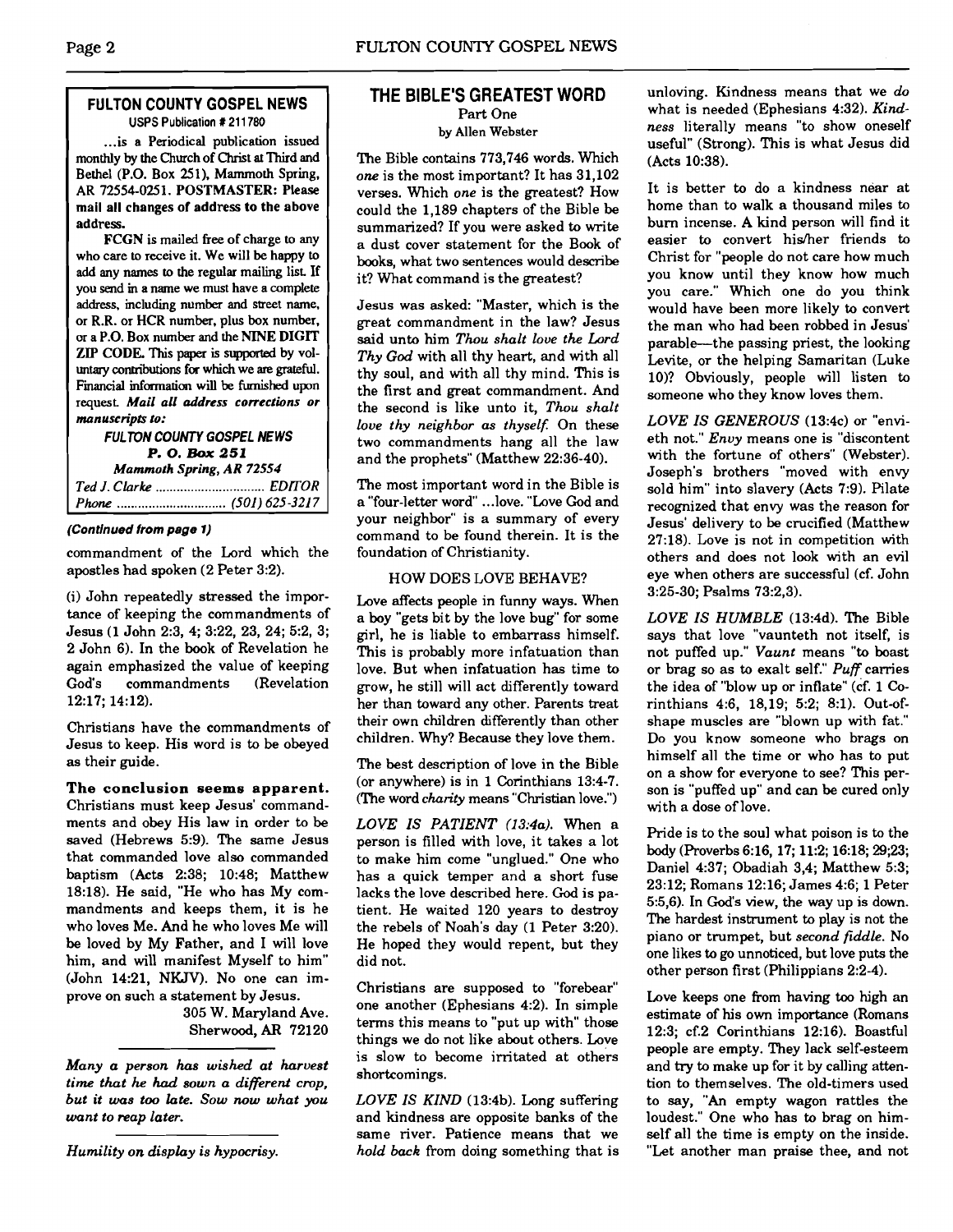thine own mouth; a stranger, and not thine own lips" (Proverbs 27:2). Love is anxious to give another a place of honor, and tries to stay out of the limelight (James 4:lO; 1 Peter 5:6). Jesus is the perfect example of this kind of behavior (Philippians 2:8; 1 Peter 2:21).

*LOVE IS COURTEOUS* (13:5a) Paul says that 'love does not behave itself unseemly." This means that it has good manners and is not rude. Young Christians need to be known for their courteous behavior. They need to be taught to say 'Yes, sir," and "No, ma'am." All Christians need to speak courteously all the **time.** Sometimes we are kind to strangers and yell at our own families. This should not be. We all need to hold doors open for those who follow us into buildings and rooms. This may seem old-fashioned, but it is love in action.

What the world needs now is love, sweet love. What the church needs now is a big spoonful of charity. Let's all do our part.

> P.O. Box 512 Jacksonville, **AL** 36265

#### **A PERVERTED GOSPEL**

#### **by Ron Wilson**

There is no more serious statement in the Bible than Galatians 1:6-9. Verse 6 states, "I marvel that ye are so soon removed from him that called you into the grace of Christ unto another gospel." This seems a bit perplexing at first glance considering the emphasis placed upon one gospel in the New Testament. How could there be another **gospel?** The apostle adds, "Which is not another; but there be some that trouble you, and would pervert the gospel of Christ" (verse 7). Everything called the gospel is not Christ's gospel. Since atheists have no particular reputation for being religious, we must assume that it is self-acclaimed Christians who pervert the gospel.

It is a dangerous philosophy to go about welcoming and encouraging everything that professes to be "Christian." Satan is much involved in deceiving the religious public (2 Corinthians 11:13-15). The seriousness of the issue is enhanced in Galatians 1:8, "But though we, or an angel from heaven, preach any other gospel unto you than that which we have preached unto you, let him be accursed." Some folks today claim to hear voices from heaven and others claim to be inspired. Such claims are contrary to the Bible, but even if such claims were true, there

still is no authority for teaching anything different than what is contained in the gospel (New Testament). If one chooses to so do, then one will be accursed. Could there possibly be anyone who desires to be **accursed?** 

The issue of false teachers and false prophets is so important that God's Word directs us to "mark them ... avoid them" (Romans 16:17), and "receive him not into your house ... For he that biddeth him Godspeed is partaker of his evil deeds" (2 John 10-11). Why does the Bible take such a firm stand against a perverted gospel?

Romans 1:16 informs us that the gospel is God's power unto salvation. There is no other means of salvation: that excludes miraculous operations and "experiences." James writes. "...receive with meekness the engrafted work, which is able to save your souls" (James 1:21). When the gospel is perverted (twisted, added to, detracted from, etc.) it is no longer the gospel. There is no power unto salvation in another gospel, for, as Paul says, there is **not "another"** gospel of the same kind. When men and women hear a perverted gospel they will not know what to do to obtain salvation, even if they mistakenly think they do. Thus, to preach something different than the New Testament deprives them of salvation. This is contrary to the design and purpose of God who is "not willing that any should perish..." (2) Peter 3:9). He put His power unto salvation in the gospel so we won't have to perish. God's power to prevent us from perishing is not contained in a perverted gospel.

Because of so many different (perverted) "gospels," the majority of people do not know how to avoid perishing in sin. It is far too serious to take a man's (or woman's) word that he (or she) is preaching the gospel. There is only one way to know for sure: **investigate** for yourself the pure unadulterated gospel of Christ in the New Testament. After reading the gospel accounts of Christ's life, think about how Jesus taught salvation in Mark 16:15-16, "And he said unto them, Go ye into all the world, and preach the gospel to every creature. He that believeth and is baptized shall be saved; but he that believeth not shall be damned." Have you heard something different? Remember, there are some who "pervert the gospel of Christ." One cannot possibly detect a counterfeit (perverted) dollar if one is not familiar

with the genuine. Neither can one detect a counterfeit (perverted) gospel if one is not familiar with the genuine. "Prove all things..." (2 Thessalonians 5:21).

Consider Paul's final warning in this passage: **"As** we said before, so say I now again, if any man preach any gospel unto you than that ye have received, let him be accursed" (Galatians 1:9). Consider also; The preacher of a perverted gospel and the receiver and believer of that false teaching get the same reward. **"...They** are blind leaders of the blind. And if the blind leads the blind, both will fall into a ditch " (Matthew 15:14). What gospel are you following?

> **P.O.** Box 8 Hemingway, South Carolina 29554

#### **Sometimes, God Wants Us To Cry**

by Neal Pollard

A murderer stands before a judge, having been advised by counsel to turn on the tears at sentencing despite his frightfiul lack of remorse for his crime. Children often learn that punishment is somewhat moderated by a show of regret and sorrow, even if they are only sorry they were caught. There are individuals who can "turn on the tears" almost automatically, yet who apparently are superficial in **so**  doing. That is deemed hypocritical.

**(Continued on page 4)** 

### **CONTRIBUTIONS**

≃•∞೦೦೧≫

**CHURCHES** 

| Souder Church of Christ, Souder, MO  25.00   |  |
|----------------------------------------------|--|
| Lowell Church of Christ  50.00               |  |
| Springdale, AR                               |  |
| Moody Church of Christ, Moody, MO  25.00     |  |
| Church of Christ, Bakersfield, MO  25.00     |  |
| Jeff Church of Christ, Thayer, MO  25.00     |  |
| Dellhalf Church of Christ, Myrtle, MO  25.00 |  |
| Viola Church of Christ, Viola, AR  15.00     |  |
|                                              |  |
| Mammoth Spring, AR                           |  |
| Church of Christ, Elizabeth, AR  25.00       |  |
| Church of Christ, Clarkridge, AR  75.00      |  |
| Church of Christ, Thayer, MO  200.00         |  |
| Church of Christ, Garfield, AR  35.00        |  |

#### **INDIVIDUALS**

| Nellie Crews, St. Louis, MO  50.00    |  |
|---------------------------------------|--|
| Boshers, Pearland, TX 30.00           |  |
| Ann Wilson, Hot Springs, AR 25.00     |  |
| David Barger, Norman, OK  25.00       |  |
| Rea Buttermore, Youngstown, OH  20.00 |  |
|                                       |  |
|                                       |  |
| M/M Harvey Justice, Amory, MS  25.00  |  |
| Jewell Edens, Poplar Bluff, MO  10.00 |  |